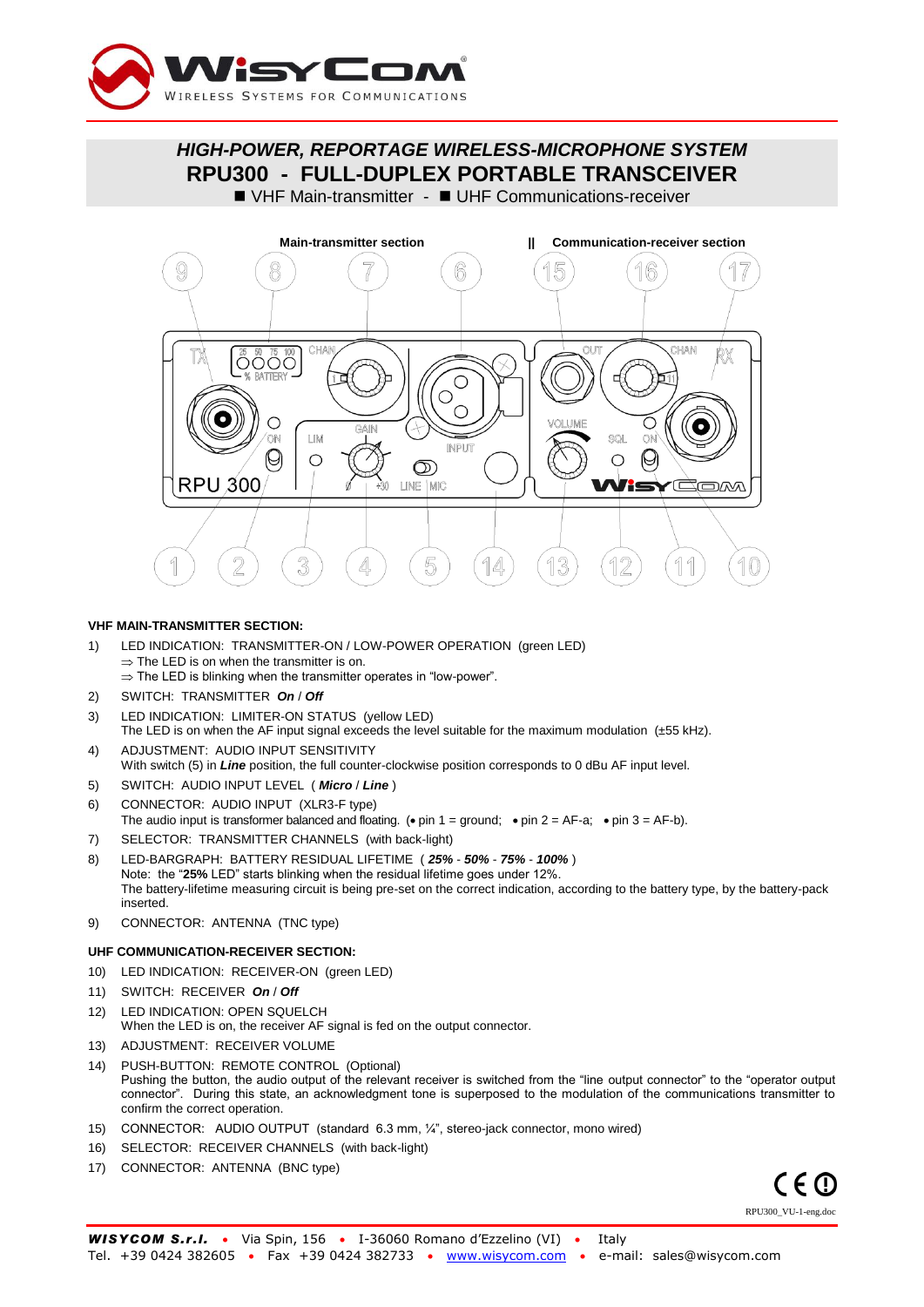



**Bottom panel (view from the battery-pack compartment)**

- 18) SWITCH: TRANSMITTER POWER *High* / *Low* When the transmitter is switched to "low power", the green LED (1) is blinking.
- 19) CONNECTOR: DC (BATTERY-PACK) FEEDING In the connector, three pins are dedicated to "battery-pack type" recognition, to correctly pre-set the measuring circuit according to the battery type used.

**WARNING: we recommend the use of high-quality ("ultra" type) alkaline batteries.**

### **STANDARD ACCESSORIES:**

- AWT 300-V VHF whip antenna, tuned over the transmitting range (for TX-section).
- AWB 300 UHF miniflex antenna with BNC connector, pretuned for RX section SLP 300 Shoulder-belt leather pouch.
- Shoulder-belt leather pouch.

# **OPTIONAL ACCESSORIES:**<br>AMB 00 - UHF magnetic

AMB 00 - UHF magnetic-base antenna, pretuned for RX section<br>AMT 00-V - VHF magnetic-base antenna, pretuned for TX section AMT 00-V - VHF magnetic-base antenna, pretuned for TX section<br>ACM300 - Battery charger for LBP300 ACM300 - Battery charger for LBP300<br>LBP300 - Lithium-ion battery pack LBP300 - Lithium-ion battery pack<br>CDE 150 - External 12 Vdc feeding CDE 150 - External 12 Vdc feeding adapter (150 cm cable)<br>DBP 300 - Dry battery power-pack (10 x 1.5 V alkaline IE DBP 300 - Dry battery power-pack (10 x 1.5 V alkaline IEC LR14 batteries)<br>DLP 300 - Lead rechargeable-battery power-pack DLP 300 - Lead rechargeable-battery power-pack<br>BBP300 - Rigid back pack for RPU-xU (complete BBP300 - Rigid back pack for RPU-xU (complete with antennas and cables)<br>PTT 300 - Intercom-operating reporter PTT push-button (It needs ITC300 in t PTT 300 - Intercom-operating reporter PTT push-button (It needs ITC300 in the stationary Unit)<br>UPK 100 - Working frequencies user programming kit (interface + software) - Working frequencies user programming kit (interface + software)

# $C \in \mathbb{O}$

RPU300\_VU-2-eng.doc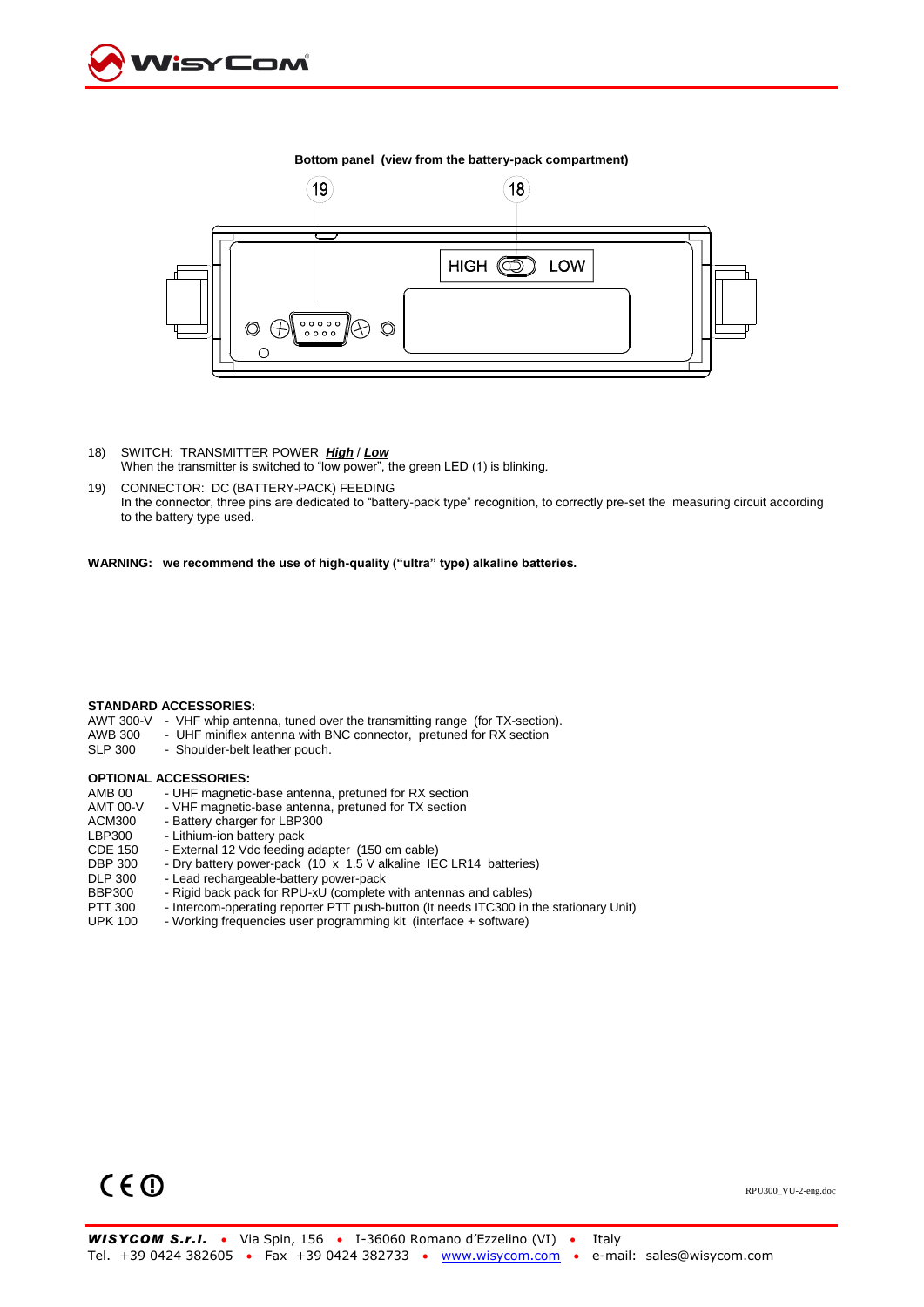

### **RPU 300-VU - TECHNICAL SPECIFICATIONS**

### **VHF MAIN TRANSMITTER SECTION:**

| VITE MAIN INANGMITTEN SECTION.<br>• Switchable channels : | 16, preset in the 170 $\div$ 260 MHz range [1].                                                                                                                               |  |  |  |  |
|-----------------------------------------------------------|-------------------------------------------------------------------------------------------------------------------------------------------------------------------------------|--|--|--|--|
| • Switching window                                        | 10 MHz.                                                                                                                                                                       |  |  |  |  |
| • Frequencies                                             | microprocessor controlled PLL frequency synthesizer circuit, with 25 kHz minimum step.                                                                                        |  |  |  |  |
|                                                           | They are easily user-reprogrammable by DOS-PC and optional "UPK 32 Programming kit".                                                                                          |  |  |  |  |
| • RF output power                                         | switchable between $3 W (\pm 0.5 dB) / 300 mW (\pm 1 dB)$ .                                                                                                                   |  |  |  |  |
| • Spurious emissions                                      | $<$ -70 dBc ( $<$ 250 nW).                                                                                                                                                    |  |  |  |  |
| • Antenna connector                                       | • Output impedance $=$ 50 ohm.<br>TNC type                                                                                                                                    |  |  |  |  |
| • Modulation                                              | FM, with 50 us pre-emphasis $\bullet$ Nominal deviation = $\pm$ 40 kHz (Peak deviation = $\pm$ 55 kHz).                                                                       |  |  |  |  |
| $\bullet$ Audio input                                     | transformer balanced, floating (XLR3-F connector).                                                                                                                            |  |  |  |  |
| • Audio input level                                       | <b>Micro / Line</b> switchable, and adjustable (for nominal deviation) between:<br>$\Rightarrow$ Micro = -60 ÷ -25 dBu (0.77 ÷ 43 mVrms)<br>• Input impedance $=$ > 6 kohm    |  |  |  |  |
|                                                           | $\Rightarrow$ Line = -25 $\div$ +10 dBu (43 $\div$ 2450 mVrms)<br>• Input impedance $=$ > 7 kohm.                                                                             |  |  |  |  |
| • Peak-limiter                                            | automatic, with dynamic range > 20 dB over the level set for the nominal deviation.                                                                                           |  |  |  |  |
| • NR system                                               | compander circuits (internally excludable) pre-set to:                                                                                                                        |  |  |  |  |
|                                                           | ENR (Wisycom Extended-NR, with independent Attack- and Recovery-time).                                                                                                        |  |  |  |  |
| • AF bandwidth                                            | $30$ Hz $\div$ 20 kHz.                                                                                                                                                        |  |  |  |  |
| • Frequency response :                                    | $\pm$ 0.5 dB ( $\pm$ 0.25 dB typ.) in the 40 Hz $\div$ 20 kHz range.                                                                                                          |  |  |  |  |
| • Distortion                                              | $< 0.3 %$ (0.15 % typ.).                                                                                                                                                      |  |  |  |  |
| • SND/N ratio                                             | $\Rightarrow$ NR system excluded = > 70 dB (74 dB typ.)                                                                                                                       |  |  |  |  |
|                                                           | $\Rightarrow$ NR system included = > 100 dB (110 dB typ.)                                                                                                                     |  |  |  |  |
|                                                           | referred to the peak deviation, and measured: 22 Hz/22 kHz, RMS, unweighted.                                                                                                  |  |  |  |  |
| • LED indications                                         | $\Rightarrow$ transmitter On<br>(green LED is on)                                                                                                                             |  |  |  |  |
|                                                           | (green LED blinks)<br>$\Rightarrow$ low-power TX<br>$\Rightarrow$ limiter-on status<br>(yellow LED is on)                                                                     |  |  |  |  |
|                                                           | $\Rightarrow$ battery lifetime<br>(4-step bar-graph: 100% - 75% - 50% - 25% residual lifetime)                                                                                |  |  |  |  |
|                                                           | When the battery lifetime goes under 12%, the 25% LED blinks.                                                                                                                 |  |  |  |  |
|                                                           | UHF COMMUNICATION RECEIVER SECTION:                                                                                                                                           |  |  |  |  |
| • Switchable channels :                                   | 16, preset in the $400 \div 520$ MHz range [1].                                                                                                                               |  |  |  |  |
| • Switching-window                                        | > 5 MHz (others on request).                                                                                                                                                  |  |  |  |  |
| • Frequencies                                             | with microprocessor controlled PLL frequency synthesizer circuit.                                                                                                             |  |  |  |  |
|                                                           | They are easily user-reprogrammable by PC and optional "UPK 32 Programming kit".                                                                                              |  |  |  |  |
| • Channel- raster                                         | 25, 20 or 12.5 kHz [1].                                                                                                                                                       |  |  |  |  |
| • Antenna connector                                       | <b>BNC</b> type<br>$\bullet$ Input impedance = 50 ohm.<br>÷                                                                                                                   |  |  |  |  |
| • Modulation                                              | FM<br>• (peak deviation = $\pm$ 4.5, $\pm$ 3.6 or $\pm$ 2.3 kHz, depending on the channel-spacing).                                                                           |  |  |  |  |
| • De-emphasis                                             | 750 $\mu$ s (internally excludable). Default pre-setting = excluded de-emphasis.                                                                                              |  |  |  |  |
| • RX sensitivity                                          | $< 0.3 \mu V$ , for SND/N = 20 dB (excluded de-emphasis, included NR system, CCITT measured).                                                                                 |  |  |  |  |
| • Adjacent ch. selectivity:                               | >76 dB (measured according to ETS 300 086 norms).                                                                                                                             |  |  |  |  |
| • Intermod. rejection                                     | > 72 dB<br>• IIP3 (Input $3^{\circ}$ -order Intercept Point) = $+2$ dBm.                                                                                                      |  |  |  |  |
| • Co-channel rejection                                    | $> -2$ dB.<br>• Desensitisation $=$ > 83 dB.                                                                                                                                  |  |  |  |  |
| • Amplitude characterist. :                               | $< 0.5$ dB $(+6 \div +110$ dBµV).                                                                                                                                             |  |  |  |  |
| • Spurious emissions                                      | $\sim$<br>$< 0.2$ nW.                                                                                                                                                         |  |  |  |  |
| • AF output level<br>• AF output connector :              | max. 3.8 Vrms, with external volume control<br>• AF output impedance $= 10$ ohm.                                                                                              |  |  |  |  |
| • NR system                                               | $\frac{1}{4}$ " (6.3 mm) standard stereo-jack connector (mono wired).<br>NR (Wisycom-NR) compander circuit (internally excludable). Default pre-setting = included NR system. |  |  |  |  |
| • AF bandwidth                                            | 250 Hz ÷ 4 kHz (-3 dB) @ 25 kHz channel-raster                                                                                                                                |  |  |  |  |
| • Distortion                                              | < 3 % (CCITT measured).                                                                                                                                                       |  |  |  |  |
| • SND/N ratio                                             | $\Rightarrow$ > 50 dB (54 dB typ.), de-emphasis included, NR system excluded                                                                                                  |  |  |  |  |
|                                                           | $\Rightarrow$ > 80 dB (90 dB typ.), de-emphasis excluded, NR system included                                                                                                  |  |  |  |  |
|                                                           | referred to the peak modulation, CCITT measured @ 25 kHz channel-raster.                                                                                                      |  |  |  |  |
| $\bullet$ Squelch                                         | internally adjustable (or excludable). Default pre-setting = $0.5 \mu V$ .                                                                                                    |  |  |  |  |
| • LED indication                                          | $\Rightarrow$ receiver On<br>(green LED is on).                                                                                                                               |  |  |  |  |
|                                                           | (yellow LED is on).<br>$\Rightarrow$ open squelch                                                                                                                             |  |  |  |  |
| $\blacksquare$ COMMON SPECIFICATIONS:                     |                                                                                                                                                                               |  |  |  |  |
| • Frequency error                                         | $\leq$ $\pm$ 2 ppm, in the rated temperature range.                                                                                                                           |  |  |  |  |
| • Temperature range                                       | $-10 \div +55$ °C.                                                                                                                                                            |  |  |  |  |
| • Powering                                                | $\Rightarrow$ rechargeable lead battery-pack (12 V / 3.5 Ah) - DLP300                                                                                                         |  |  |  |  |
|                                                           | $\Rightarrow$ optional dry-cell battery-pack, 10 x IEC-LR14 (1.5V alkaline) batteries - DBP300                                                                                |  |  |  |  |
|                                                           | $\Rightarrow$ optional external-feeding adapter (9 $\div$ 16 Vdc / 9W max., negative ground) – CDE150.                                                                        |  |  |  |  |
| • Battery lifetime                                        | $\Rightarrow$ approx. 2.5 hours continuous working, with rechargeable lead battery-pack                                                                                       |  |  |  |  |
|                                                           | $\Rightarrow$ approx. 4.5 hours continuous working, with dry-cell battery-pack.                                                                                               |  |  |  |  |
|                                                           | The battery lifetime depends very much on the battery quality.                                                                                                                |  |  |  |  |
| • Dimensions                                              | $\Rightarrow$ 155 (183) x 47 x 307 mm, with lead battery-pack                                                                                                                 |  |  |  |  |
|                                                           | $\Rightarrow$ 155 (183) x 47 x 277 mm, with dry-cell battery-pack.                                                                                                            |  |  |  |  |
| $\bullet$ Weight                                          | including dry-cell battery-pack 3.1 Kg, (without batt.), 3.9 Kg. (with batteries)<br>C E ①<br>including rechargeable lithium-ion battery-pack 3.3 Kg                          |  |  |  |  |
|                                                           |                                                                                                                                                                               |  |  |  |  |
| <b>NOTE</b> [1]: Or according to local regulations.       | RPU300_VU-3-eng.doc                                                                                                                                                           |  |  |  |  |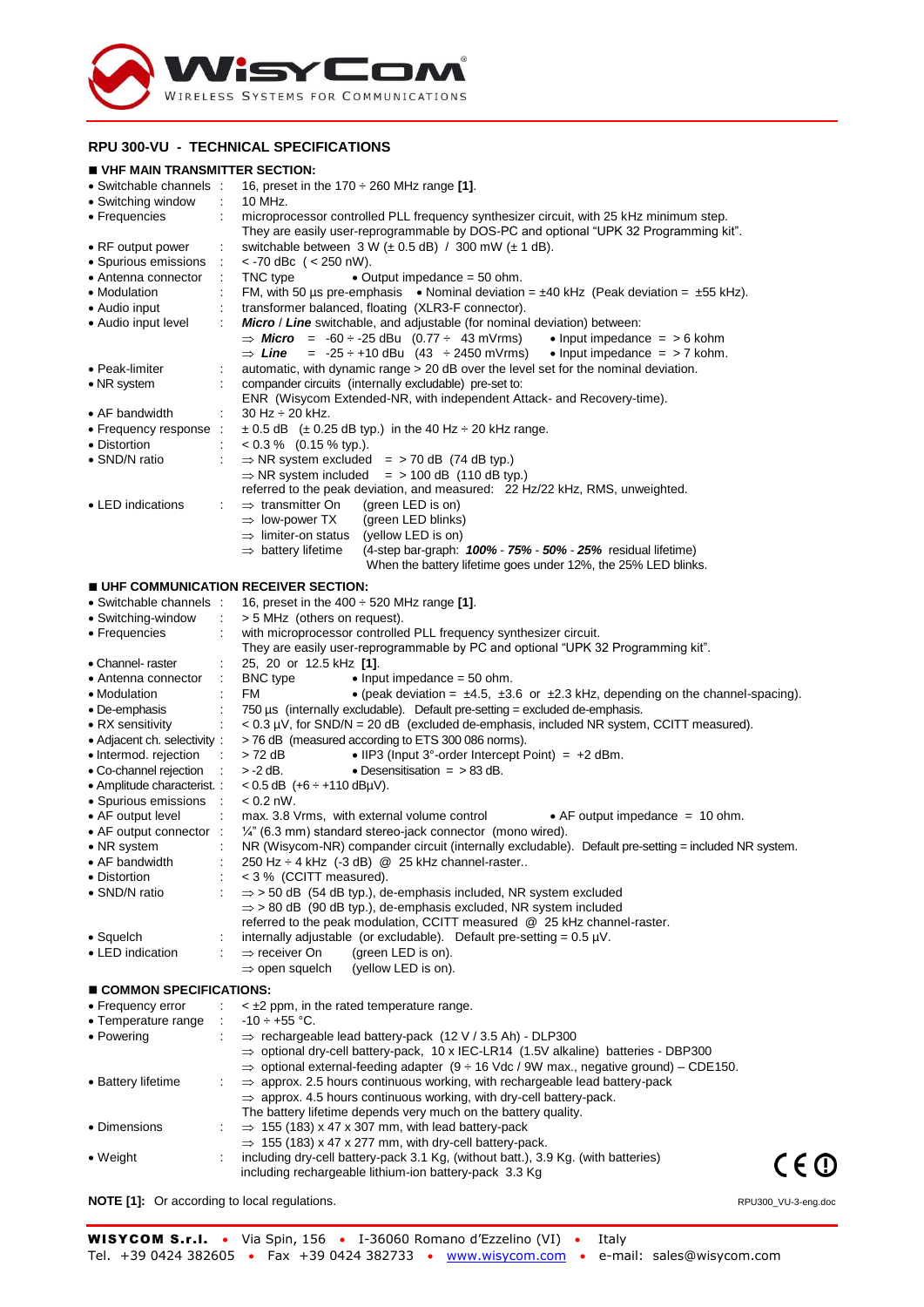

| TX COMPANDER circuit - On / Off      |        |        |        |        |  |  |  |  |
|--------------------------------------|--------|--------|--------|--------|--|--|--|--|
|                                      | J2     | J7     | J8     | J11    |  |  |  |  |
| <b>Compander On</b>                  | closed | open   | closed | closed |  |  |  |  |
| <b>Compander Off</b>                 | open   | closed | open   | open   |  |  |  |  |
|                                      |        |        |        |        |  |  |  |  |
| TX COMPANDER circuit - NR / XNR mode |        |        |        |        |  |  |  |  |
|                                      | J3     | J4     | J5     | J6     |  |  |  |  |
| NR (Hi-Dyn)                          |        |        | closed |        |  |  |  |  |
|                                      | closed | closed |        | open   |  |  |  |  |

**RPU 300-VU - MAIN TRANSMITTER compander system pre-setting (on board: Rpu300\_txV\_bf1-030853)**



**RPU 300-VU - TALK-BACK RECEIVER compander system pre-setting (on board: Rpu300\_rxU4-030214)**

| RX DE-EMPHASIS circuit - On / Off |                                                                                               |                                                                                                                                                                                                                                                                                                                                                                                                                                                                                                                                                                                                                                                                    |
|-----------------------------------|-----------------------------------------------------------------------------------------------|--------------------------------------------------------------------------------------------------------------------------------------------------------------------------------------------------------------------------------------------------------------------------------------------------------------------------------------------------------------------------------------------------------------------------------------------------------------------------------------------------------------------------------------------------------------------------------------------------------------------------------------------------------------------|
|                                   | H1                                                                                            |                                                                                                                                                                                                                                                                                                                                                                                                                                                                                                                                                                                                                                                                    |
| De-emphasis On                    | pins $2+3$                                                                                    |                                                                                                                                                                                                                                                                                                                                                                                                                                                                                                                                                                                                                                                                    |
| De-emphasis Off                   | pins $1+2$                                                                                    |                                                                                                                                                                                                                                                                                                                                                                                                                                                                                                                                                                                                                                                                    |
| RX COMPANDER circuit - On / Off   |                                                                                               |                                                                                                                                                                                                                                                                                                                                                                                                                                                                                                                                                                                                                                                                    |
|                                   | H2                                                                                            |                                                                                                                                                                                                                                                                                                                                                                                                                                                                                                                                                                                                                                                                    |
| <b>Compander On</b>               | pins $2+3$                                                                                    |                                                                                                                                                                                                                                                                                                                                                                                                                                                                                                                                                                                                                                                                    |
| <b>Compander Off</b>              | pins $1+2$                                                                                    |                                                                                                                                                                                                                                                                                                                                                                                                                                                                                                                                                                                                                                                                    |
| (um<br>틥<br>030214                | 88010202080<br>ە ە ە ە<br>ه ه<br>ο<br>CS3<br>٦,<br><b>COL</b><br>음<br>Ŧ<br>CHO<br>B<br>ī<br>Ы | IE.<br>5<br>昌昌<br>š<br>5<br><b>**</b> 0000, 68<br>$\overline{\mathbf{c}}$<br>Ñ<br><u>nn nn</u><br>رتبا<br>ш<br><b>ALL BA</b><br><b>DIG</b><br>×.<br>m<br>르<br>F<br>- 4<br>$\bullet$<br>m<br>LΠ<br>DJ+<br><u>unun</u><br>55<br>E<br>œ<br>Ш<br>11 11 11 11 11<br>18 E S<br><b>In</b><br>晅<br>œ<br>m.<br><b>COLOR</b><br>н<br>Ŧ<br><b>STAR</b><br>$\overline{\phantom{a}}$<br>$\blacksquare$<br>800<br>Ш<br>me<br>- 1<br>सन<br><b>Tara</b><br>П<br>Ĥ<br><b>The S</b><br>A<br><u>nn n n</u><br><u>nnnnnnn</u><br>E<br>nnnn<br>▣<br>₩<br>Е<br>15<br>L L<br><b>COMPANY</b><br>æ<br>U4<br>m<br>L5.<br>$\mathbf{r}$<br>गामा<br>F<br>П<br>00000<br>o<br>П<br>000a#<br>e e c |

 $C \in \mathbb{O}$ 

RPU300\_VU-4-eng.doc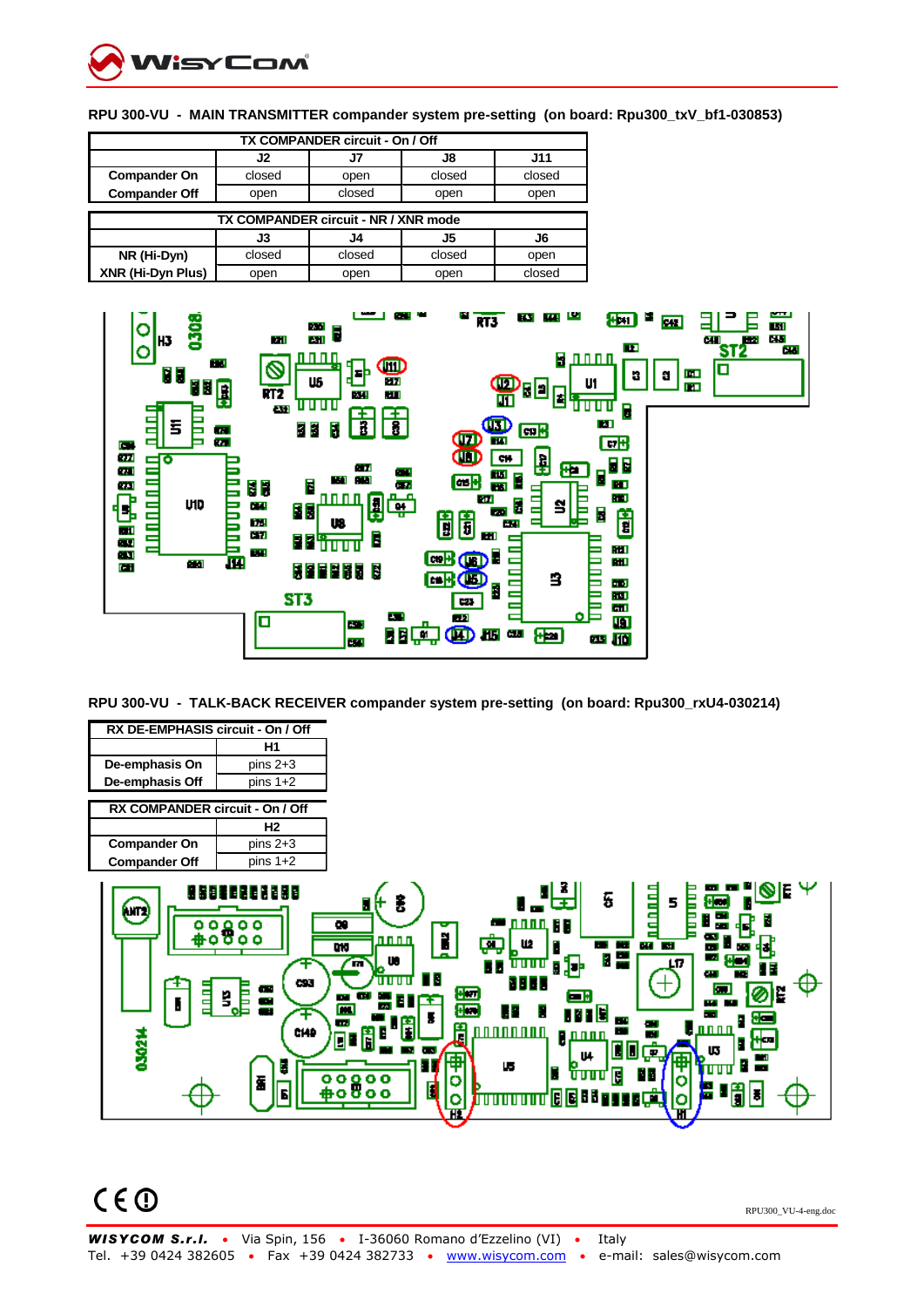

## *HIGH-POWER, REPORTAGE WIRELESS-MICROPHONE SYSTEM* **RPU 300 - Full-duplex portable transceiver**

# *DRY-BATTERY POWER-PACK*



- 1) APPARATUS HOUSING
- 2) FINGER-HOLES TO PULL OUT THE POWER-PACK
- 3) SAFETY NOZZLE (To prevent the wrong insertion of the power-pack)
- 4) POWER-PACK DOOR
- 5) DRY-BATTERY ROOM (10 x IEC-LR14, 1.5V alkaline elements)
- 6) WEIGHT : 740 gr. ( no batteries) 1,5 kg. ( batteries included 10 x IEC-LR14, 1.5V alkaline elements)

**WARNING: we recommend the use of high-quality ("ultra" type) alkaline batteries.**

RPU300\_UU-5-eng.doc